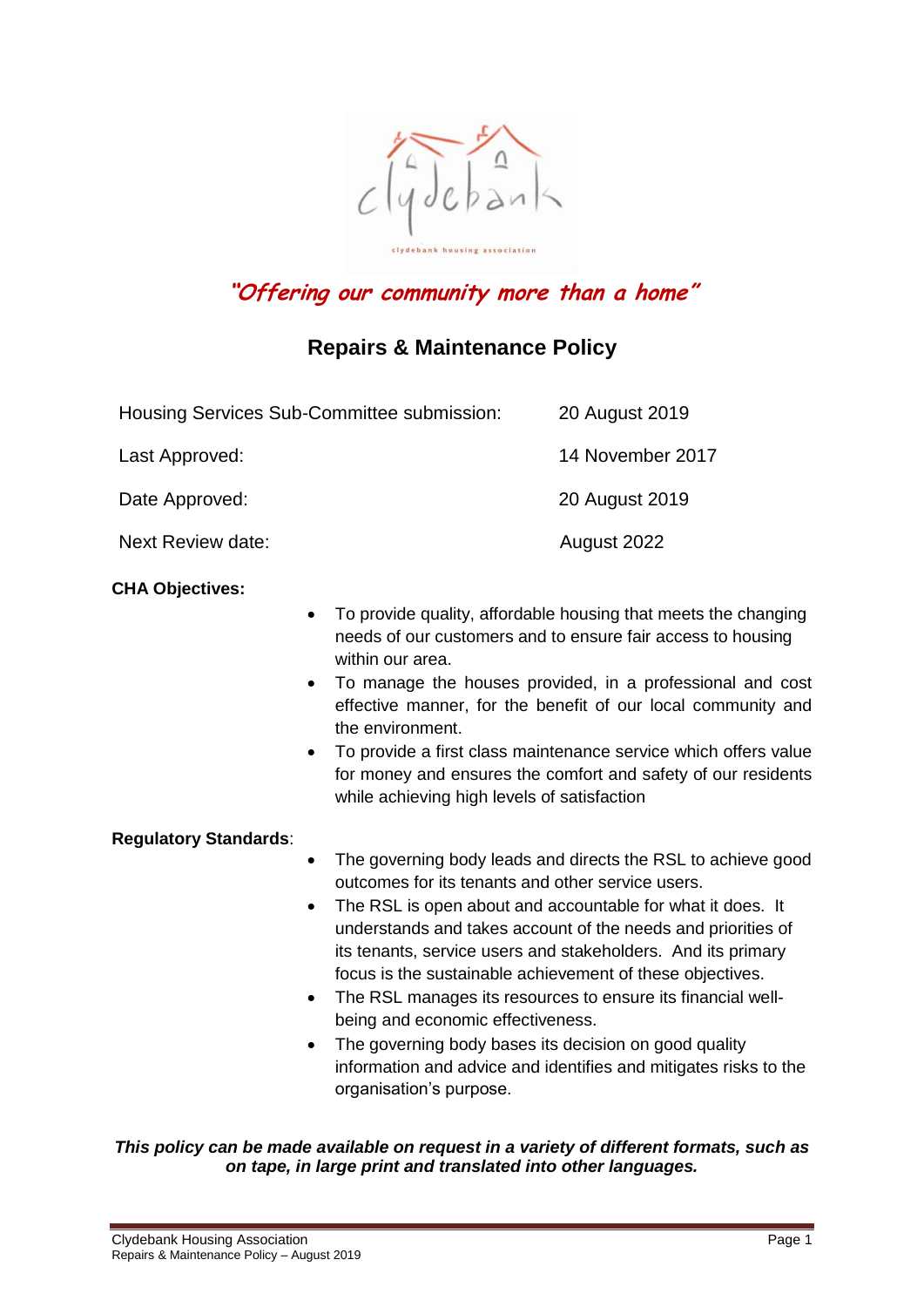## **Introduction**

Clydebank Housing Association is committed to the provision of a good quality maintenance service which represents a high degree of client satisfaction, value for money and the long term security of its assets.

The purpose of this policy is to establish an operational framework to enable the Association to discharge its statutory and contractual responsibilities in relation to reactive, cyclical and planned maintenance

## **Legal Framework**

The following publications have been used to ensure performance standards and good practice are followed and statutory requirements are complied with throughout the Policy.

- The Scottish Housing Regulator Guidance Notes
- Performance Standards for Registered Social Landlords in Scotland
- Raising Standards in Maintenance
- Scottish Housing Quality Standard
- Housing (Scotland) Act 2001
- Gas Safety (Installation and Use) Regulations 1998
- The Equality Act 2010
- General Data Protection Regulations 2018
- Property Factors (Scotland) Act 2011
- Construction Design & Management Regulations 2015
- Energy Efficiency Standard for Social Housing

#### **Equal Opportunities**

Clydebank Housing Association will ensure equality of opportunity across the full range of our activities, including both employment and service provision.

We will not discriminate on the grounds of Age, Disability, Gender Reassignment, Marriage and Civil Partnership, Pregnancy and Maternity, Race, Religion or Belief, Sex and Sexual Orientation.

#### **Aims and Objectives**

The key aims and objectives of the Association's maintenance policy and procedures are as follows:-

- To provide a safe, secure and healthy living environment for the Association's tenants
- To protect the asset value of the Association's stock through maximising the life of components and minimising the risk of defects occurring
- To make best us of the Association's resources
- To meet or exceed the standards defined in the Scottish Housing Quality Standard (SHQS) and the Energy Efficiency Standard for Social Housing (EESSH)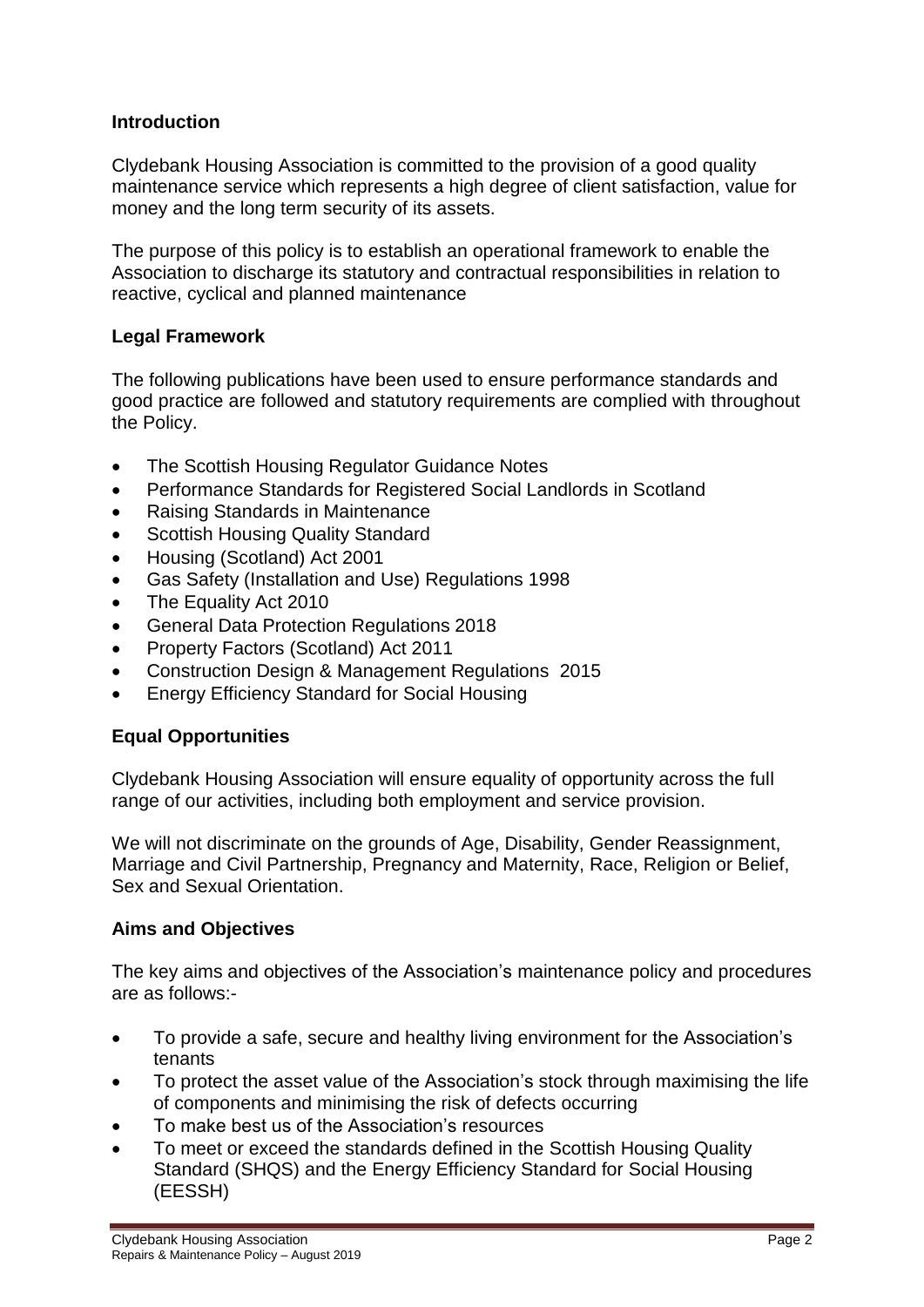- To enable the Association to anticipate future repairs expenditure and make provision for this
- To ensure that performance is continuously improved by appropriate monitoring of service delivery and quality to customers
- To focus on the customer experience by delivering high standards of customer care and satisfaction

## **Core Values**

Clydebank Housing Association has the following core values, which are integrated into our working practices and approach to interacting and dealing with people.

## **"Offering our community more than a home"**

We will achieve this by being:

- **Respectful** we will treat all our customers with courtesy and respect
- **Accountable**  we will be open, honest and approachable and act with the
- highest integrity at all times
- **Responsive and Informative**  we will listen, respond and inform through
- effective and timely communication
- **Professional** we will ensure we have the appropriate skills and strive for
- excellence in all aspects of our service

## **Performance Monitoring**

In line with the requirements of the Scottish Social Housing Charter, the Association will monitor the effectiveness of this policy and the quality of service delivered to customers on a regular basis.

Customer feedback will be used to monitor service delivery and to address weaknesses, improve performance and develop the service to meet customers' needs.

Regular meetings are conducted with contractors. This allows for any trends or dips in performance to be discussed and resolved to allow for the service provided to meet the relevant standards expected of the service we provide.

The performance of the repairs and maintenance service will be reported to the Housing Services Sub-Committee and to customers through quarterly ChitChat newsletters, Annual Reports, website and other appropriate methods.

## **Landlord Responsibilities**

The Association is responsible for maintaining the structure and exterior of the property and for ensuring that it is fit for human habitation. This includes:

• The maintenance of all installations provided for space heating, water heating and sanitation and for the supply of water, gas and electricity.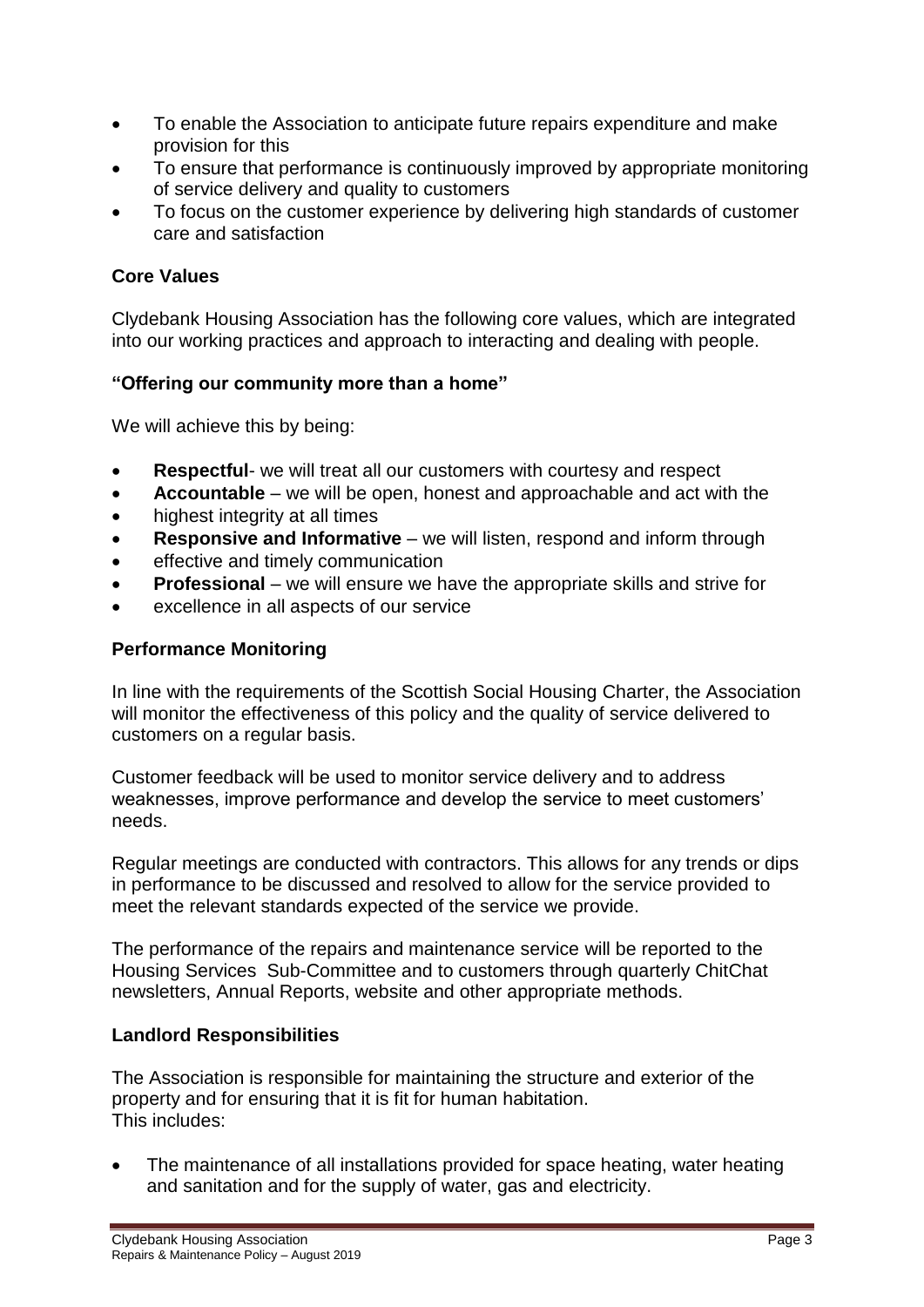- Maintaining drains, gutters and external pipes (excluding blockages caused by tenant negligence).
- The external envelope i.e. the roof, outside walls, windows and doors.
- The internal structure i.e. walls, floors, ceilings, staircases, doors and door frames (excluding decoration).
- Chimneys, chimney stacks and flues (excluding sweeping).
- Pathways, steps or other means of access / egress.
- Boundary walls and fences if damage significantly affects use of common parts of property or if it poses a danger to any user.
- Drying poles
- Communal television aerials/satellite dishes (installed by the Association)

## **Tenant Responsibilities**

- Tenants must keep the interior of the house in good and clean condition and good decorative order.
- Tenants must, with other occupiers, sweep and clean the common parts including close and stairs, back court areas, drying areas, bin stores etc. This should be carried out on a weekly basis at least, or as required unless such cleaning is provided as a service.
- Tenants must report promptly to the Association any defect or disrepair including that which is due to accidental damage or as a result of vandalism.
- Tenants must repair or replace items damaged through neglect or carelessness on the part of the tenant, any member of the tenant's household or their visitors.
- Tenants are responsible for damage to glass, sink or sanitary ware, choked sinks or sanitary ware (if the choke is found to be the fault of the tenant), replacement sink plugs or chains, toilet seats, light bulbs, smoke alarm batteries, internal door handles, lost or broken keys and any cost incurred through forcing entry due to lost keys.
- Tenants must allow the Association's employees and / or approved contractors access at all reasonable hours to inspect the condition of the house or to carry out repairs to the house or adjoining property. The Association will give the tenant 24 hours' notice of access being required, except in the case of an emergency when access will be required to be given immediately.
- Tenants should ensure that access hatches are not blocked or tiled over. Some properties may have hatches allowing access to common services and these should be kept clear at all times.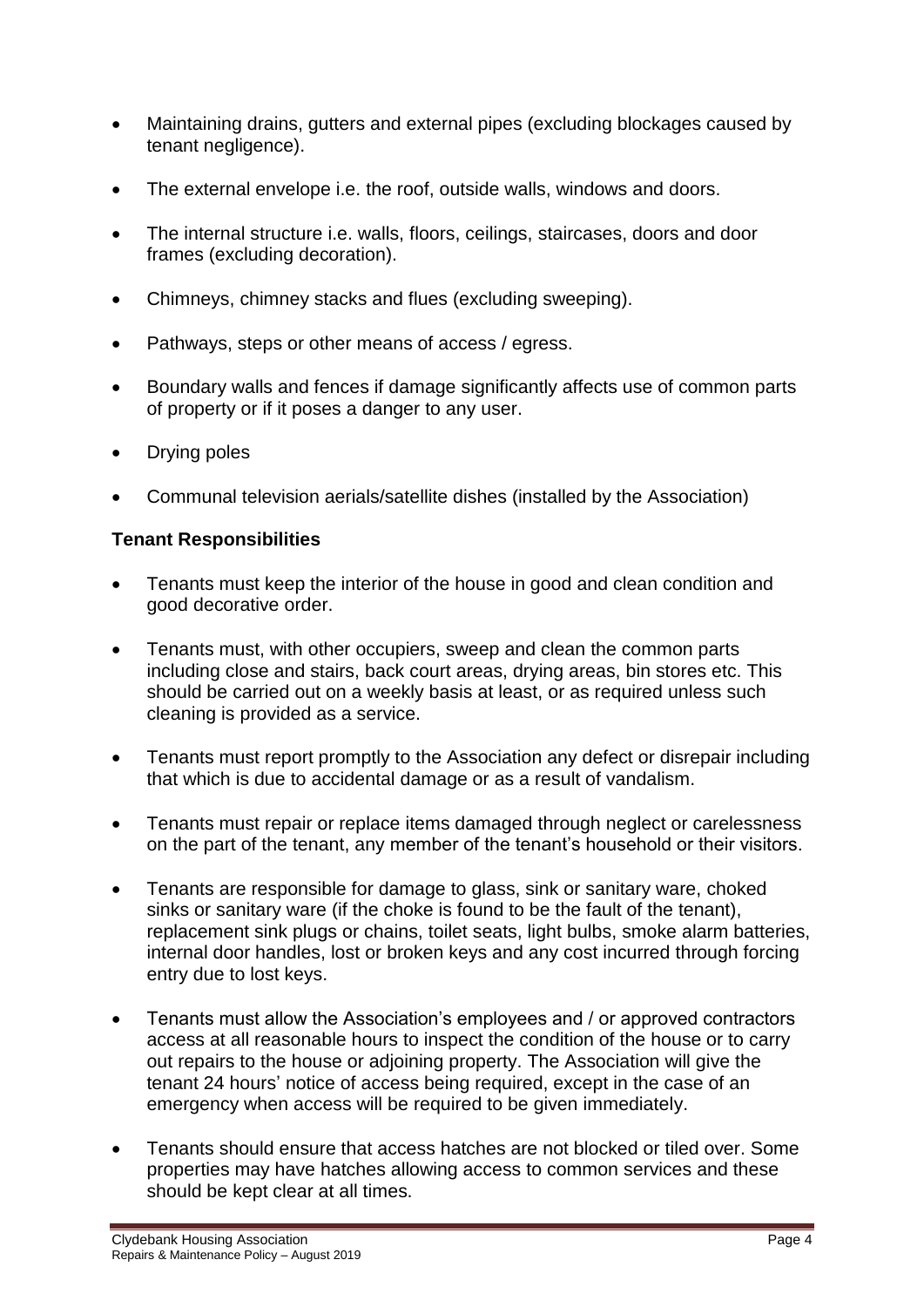## **Classification of Repairs**

#### Reactive Repairs

Reactive repairs are day to day repairs that are required within a relatively short timescale and are to ensure the health, safety or security of the tenant and to prevent deterioration of the property. These obligations are defined by statute or set out in the tenancy agreement.

Reactive repairs are most often reported by tenants but can be instigated by any member of staff. Reactive repairs include Void Repairs which are carried out to properties between tenancies to ensure that they are safe to be re-let and to bring them up to specified standards. The Association has a defined 'lettable' standard in this regard.

#### Cyclical Maintenance

Cyclical maintenance is carried out at agreed intervals and usually involves inspection, servicing or cleaning.

The Association will carry out cyclical maintenance to ensure that appliances and machinery are maintained to safe operating standards and in accordance with guidelines and legislation.

Examples of cyclical maintenance include painterwork, gutter cleaning, roof inspection, water pump/tank inspection, lift maintenance, gas appliance testing, electrical testing, fire system testing, dry riser testing and communal ventilation fan maintenance.

#### Planned Maintenance

Planned maintenance is work which is programmed in advance, normally over a thirty year period, and which usually involves the replacement of external or internal elements of the property or common parts.

Planned maintenance will be programmed according to regularly updated stock condition survey information and components will be replaced in accordance with their anticipated lifespan.

There may be occasions when there is a premature failure of a component outwith planned programmes and the Association will budget annually for such works.

## **Categories of Repairs**

All repairs are responded to in terms of their necessity, liability and degree of urgency. Wherever possible, attendance will be at a date and time that is convenient to the tenant; otherwise tenants will be advised of the expected timescales involved.

## Emergency Repairs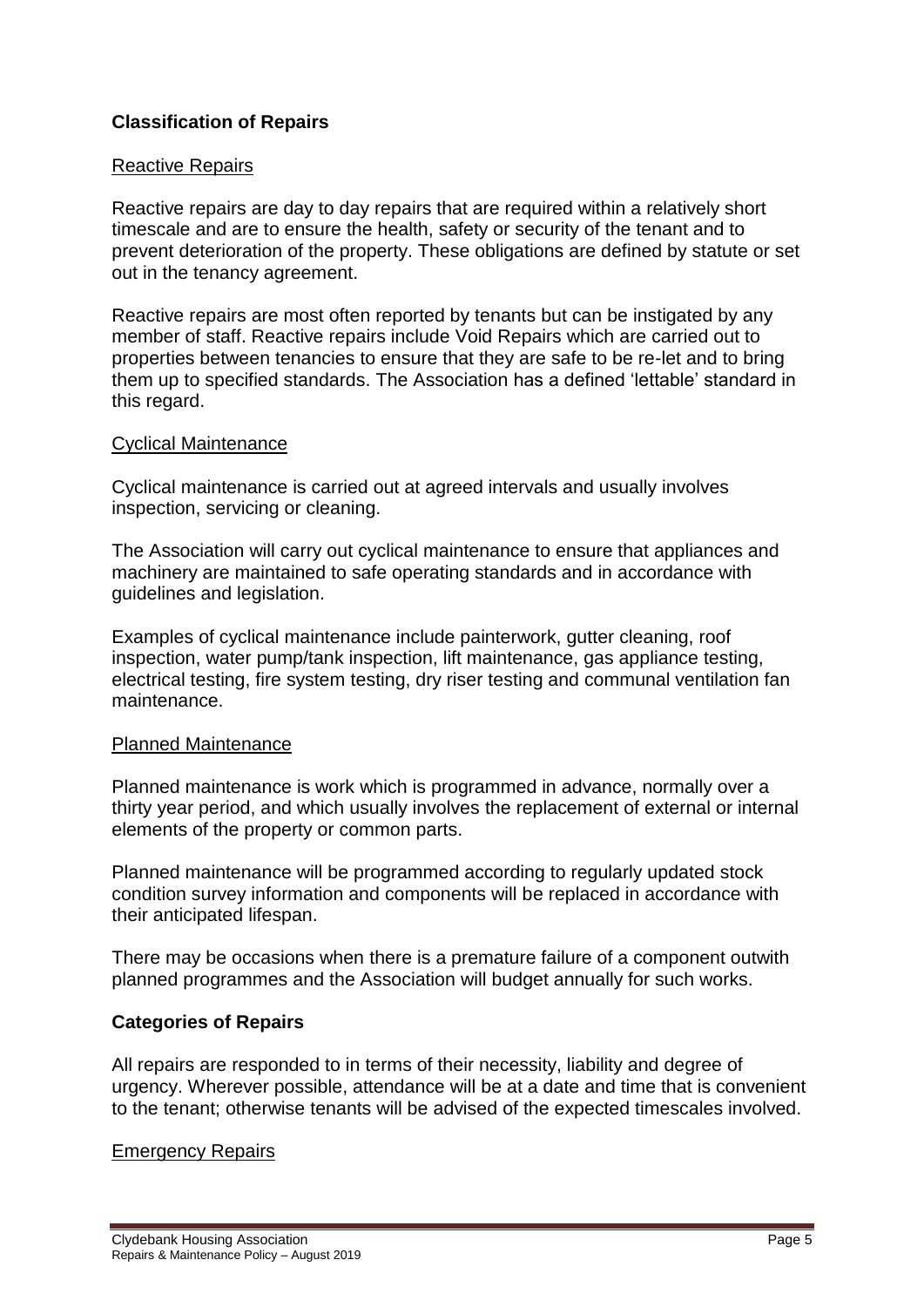This class of repair is intended to deal with emergencies which are likely to cause injury or death or substantial property damage. The response target time to attend and make safe is within 4 hours and completion of the repair within 24 hours.

Examples of emergency repairs are fire, flooding/ water ingress that can't be contained, break-in, no heating, no hot water, blocked wc if only one in house, vandalised/broken glazing.

#### Urgent Repairs

These are faults that may cause inconvenience to a tenant but little possibility of further property damage if dealt with within the specified target time. The response target time is within 3 working days. Day 1 will commence at 9 a.m. the day after the repair is reported and end at 5 p.m. on day 3

Examples of urgent repairs are faulty light fittings, communal lighting, door entry system, loose roof tiles, running overflows.

#### Routine Repairs

These are faults that are not hazardous or which cause minor inconvenience to a tenant. The response target time is within 10 working days. Day 1 will commence at 9 a.m. the day after the repair is reported and end at 5 p.m. on day 10

Examples of routine repairs are damaged fencing, drip at tap, fault with TV aerial, plasterwork.

#### Complex Repairs

These are repairs which are likely to involve multi-trades and can include jobs requiring time to dry out, removal of asbestos, jobs over a certain value, jobs requiring authority from owners, insurance approval. The response target time is within 20 working days. Day 1 will commence at 9 a.m. the day after the repair is reported and end at 5 p.m. on day 20

#### Right to Repair

The Association will adhere to the duties set out within the Scottish Secure Tenants (Right to Repair) Regulations 2002. The timescales are set out in this legislation and are specific for qualifying repairs. Repairs which are covered by the scheme include:

| <b>REPAIR</b>                                           | Working days to complete |
|---------------------------------------------------------|--------------------------|
|                                                         |                          |
| Blocked flue to open fire or boiler                     |                          |
| Blocked or leaking foul drains, soil stacks, or toilets |                          |
| where there is no other toilet in the house             |                          |
| Blocked sink, bath or drain                             |                          |
| Loss of electric power                                  |                          |
| Loss of water supply                                    |                          |
| Insecure external window, door or lock                  |                          |
| Unsafe access path or step                              |                          |
|                                                         |                          |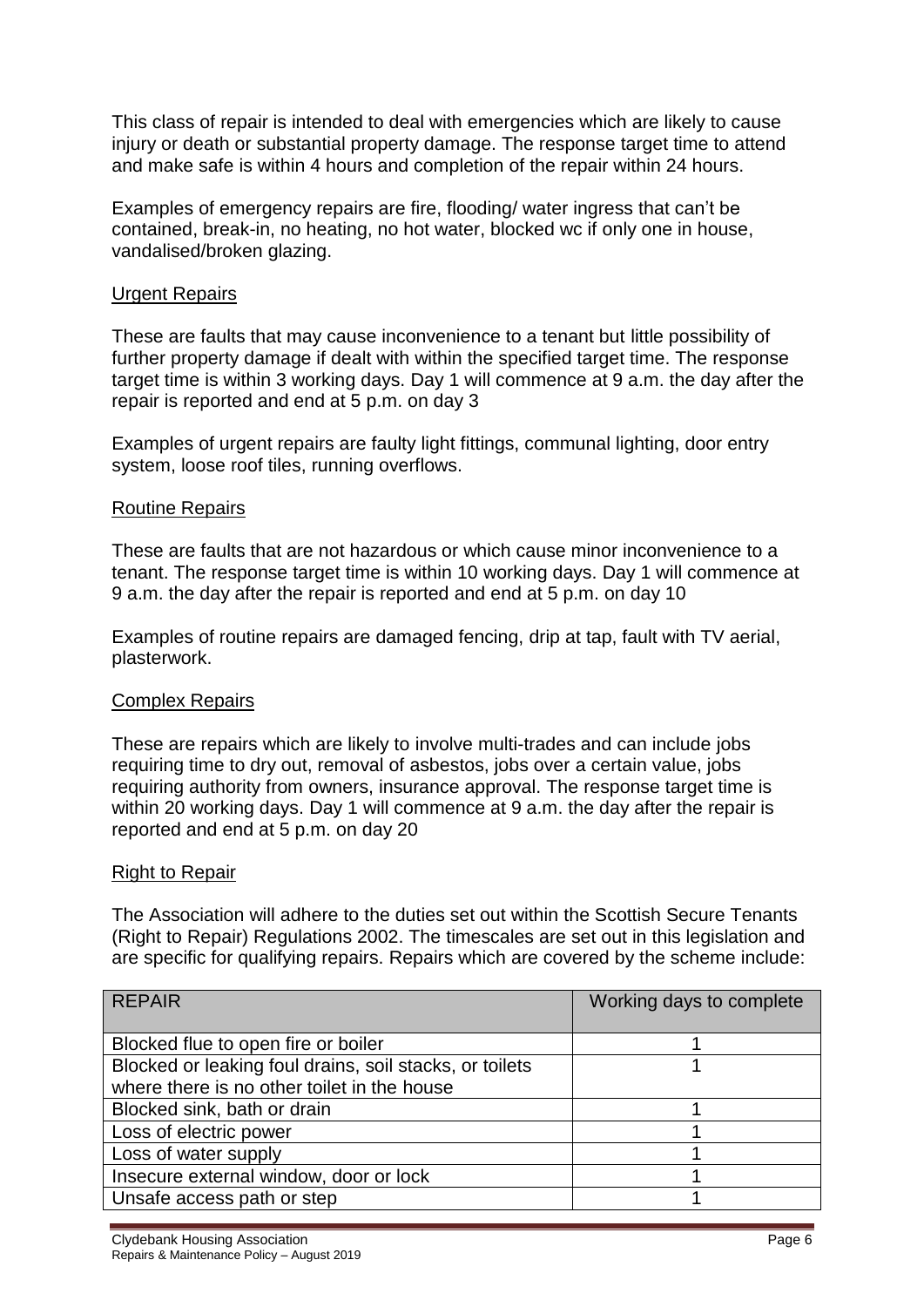| Significant leaks or flooding from water or heating       |   |
|-----------------------------------------------------------|---|
| pipes, tanks or cisterns                                  |   |
| Loss or partial loss of gas supply                        |   |
| Loss or partial loss of space or water heating where      |   |
| there is no alternative heating available                 |   |
| Toilet not flushing where there is no other toilet in the |   |
| house                                                     |   |
| Unsafe power or lighting socket or electrical fitting     |   |
| Partial loss of electric supply                           | 3 |
| Partial loss of water supply                              | 3 |
| Loose or detached banister or handrail                    | 3 |
| Unsafe timber flooring or stair treads                    | 3 |
| Mechanical extractor fan in internal kitchen or           |   |
| bathroom not working                                      |   |

Full details are contained within the Association's [..\Policies\Right to Repair Policy -](file://///cha-dc-01/users/Policy%20&%20Procedure%20Folder/Maintenance/Policies/Right%20to%20Repair%20Policy%20-%20August%202019.pdf) [August 2019.pdf](file://///cha-dc-01/users/Policy%20&%20Procedure%20Folder/Maintenance/Policies/Right%20to%20Repair%20Policy%20-%20August%202019.pdf)

## Rechargeable Repairs

The Association will recover the cost of repair work where the cause of the repair is not the responsibility of the Association. Some examples of repairs that would be rechargeable to tenants are:

- Damage caused by negligence by the tenant, a member or their household or visitor
- Making good unauthorised alterations i.e. shower or electrical installation not to an acceptable standard
- Forcing entry due to lost keys
- Vandalised glazing
- Failing to return property to Association's lettable standard as advised at pre-end of tenancy inspection
- Failure to provide access for annual gas safety check

Full details are contained within the Association's [Rechargeable Repairs Policy -](file://///cha-dc-01/users/Policy%20&%20Procedure%20Folder/Maintenance/Policies/Rechargeable%20Repairs%20Policy%20-%20May%202016.pdf) [May 2016.pdf](file://///cha-dc-01/users/Policy%20&%20Procedure%20Folder/Maintenance/Policies/Rechargeable%20Repairs%20Policy%20-%20May%202016.pdf)

## **Reporting Repairs**

The Association aims to ensure that tenants are able to report repairs easily and that action to remedy the fault is taken as quickly as possible.

Tenants can report repairs in person at the Association's offices, by telephone, by email, by letter, by fax or by completing the repairs notification form on our website.

The Association will also provide an "out of office hours" service for emergency repairs and details of how to contact this service are available on the office answering machine, on noticeboards at the multi-storey flats and published in our ChitChat newsletters and on our website.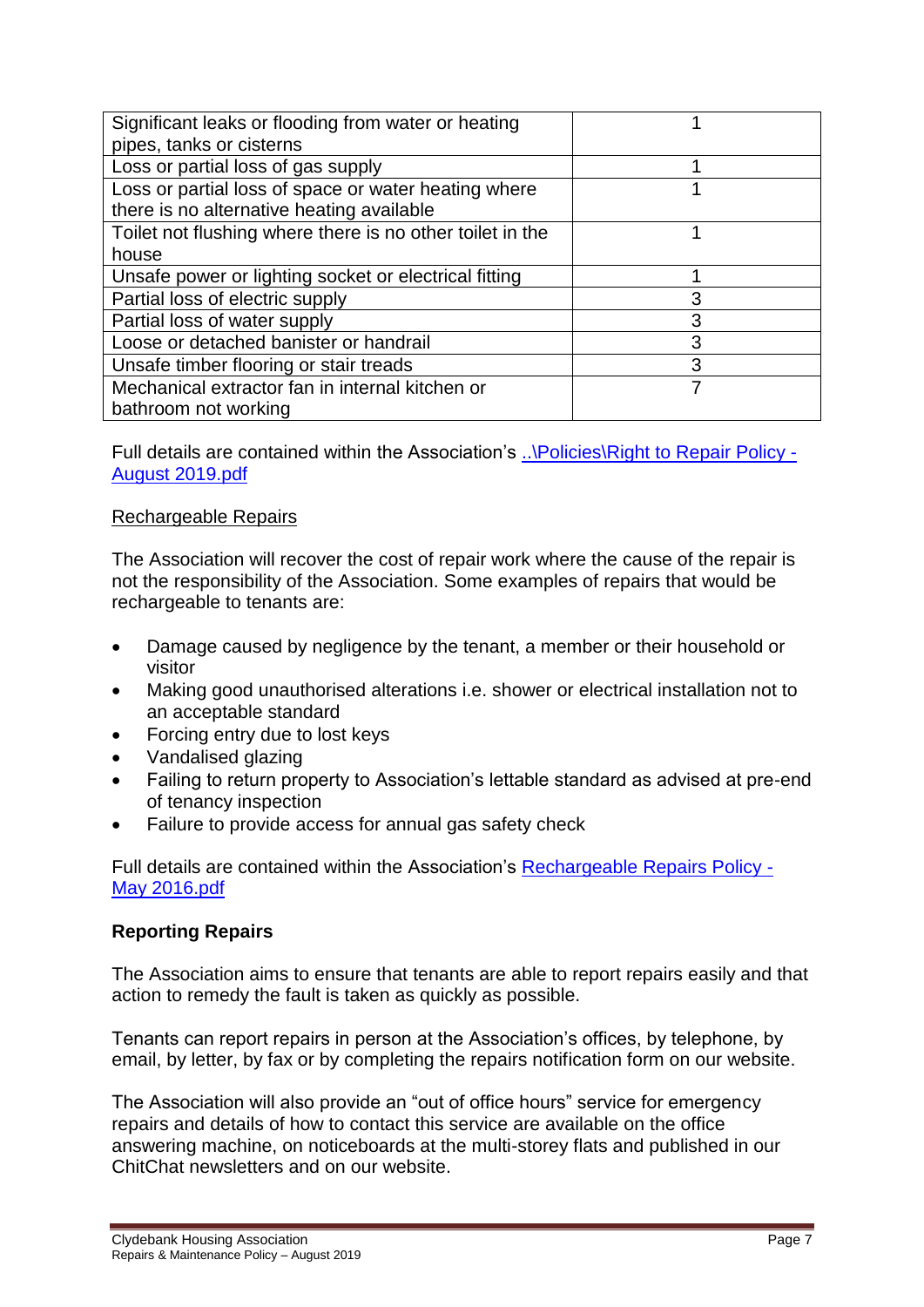## **Pre and Post Work Inspections (annual targets)**

Void properties – 100% pre and post inspections

Gas services – 10% of total services audited by specialist contractor

Medical adaptations – 100% post inspected and 100% pre-inspected when requested by OT and/or major works involved

Ad hoc major repairs – 100% post inspected

Non-emergency reactive repairs – a minimum of 5% pre and post inspected.

The Housing Services Manager will report on performance of these targets annually to determine whether targets require to be reviewed and/or adjusted.

All data on pre and post inspections will be entered onto the computerised database.

## **Tenant Alterations**

The Association recognises that tenants may wish to carry out alterations and is committed to consenting to these where it is reasonable to do so.

It is a term of every Scottish Secure Tenancy that the tenant is not to carry out work, other than interior decoration, without the consent, in writing, of the landlord. Tenants should therefore seek permission, in writing, prior to carry out any alterations. Requests for alterations will be responded in line within the timescales outlined in the Customer Care Policy. This consent will not be unreasonably withheld.

#### **Compensation for Improvements**

Certain alteration works qualify for compensation under the Government scheme implemented under The Housing (Scotland) Act 2001, which is payable to the tenant upon termination of their tenancy.

Full details are contained within the Association's [..\Policies\Compensation for](file://///cha-dc-01/users/Policy%20&%20Procedure%20Folder/Maintenance/Policies/Compensation%20for%20Improvements%20Policy%20-%20August%202019.pdf)  [Improvements Policy -](file://///cha-dc-01/users/Policy%20&%20Procedure%20Folder/Maintenance/Policies/Compensation%20for%20Improvements%20Policy%20-%20August%202019.pdf) August 2019.pdf

#### **Gas Safety Checks**

The Gas Safety (Installation and Use) Regulations 1998 places a legal duty on the Association to complete an annual inspection of gas appliances, pipe work and flues provided by the Association within a 12 month period of the previous inspection.

In addition a gas safety check is carried out at every change of tenancy when there is a gas appliance within the property.

Full details are contained within the Association's ..\..\..\Maintenance [Folder\Maintenance Procedures\7 -](file://///cha-dc-01/users/Maintenance%20Folder/Maintenance%20Procedures/7%20-%20Gas%20Management%20Procedures) Gas Management Procedures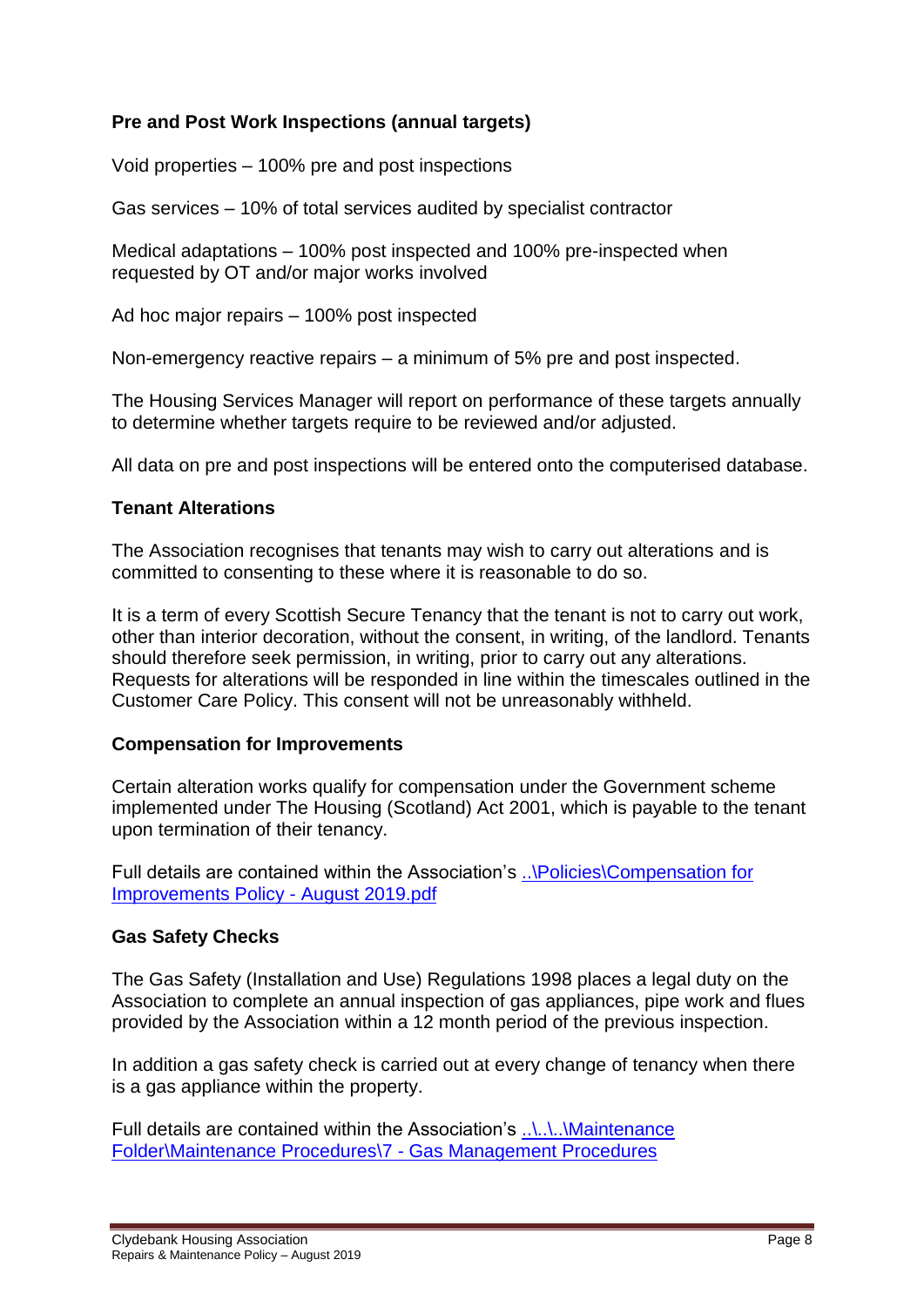## **Delegation of Maintenance Authority**

The Housing Services Sub-Committee has delegated administration of the maintenance budget within the following specified levels - ....\...\Standing Orders, [Remits & Delegated Authorities\Standing Orders-Sub-Committee Remits and](file://///cha-dc-01/users/Policy%20&%20Procedure%20Folder/Standing%20Orders,%20Remits%20&%20Delegated%20Authorities/Standing%20Orders-Sub-Committee%20Remits%20and%20Delegated%20Authorities%20update%2027.06.19.doc)  [Delegated Authorities update 27.06.19.doc](file://///cha-dc-01/users/Policy%20&%20Procedure%20Folder/Standing%20Orders,%20Remits%20&%20Delegated%20Authorities/Standing%20Orders-Sub-Committee%20Remits%20and%20Delegated%20Authorities%20update%2027.06.19.doc)

|              | Details (Estimated<br>Expenditure) | Authorisation                                                                                                                                                                                                                                                                     | Procurement/<br><b>Minimum Quotes</b><br>Required                           |
|--------------|------------------------------------|-----------------------------------------------------------------------------------------------------------------------------------------------------------------------------------------------------------------------------------------------------------------------------------|-----------------------------------------------------------------------------|
| a            | Up to £500 plus VAT<br>(Grade 5/6) | <b>Housing Assistants</b><br>$\bullet$<br><b>Maintenance Assistants</b><br><b>Finance Assistants</b><br>$\bullet$                                                                                                                                                                 | N/A                                                                         |
| b            | Up to £1,000 plus VAT<br>(Grade 7) | <b>Housing Officer</b><br>$\bullet$<br><b>Maintenance Officer</b>                                                                                                                                                                                                                 | Direct Award through<br>relevant supplier                                   |
| $\mathbf{C}$ | Up to £5,000 plus VAT<br>(Grade 8) | <b>Housing Services Manager</b><br><b>Finance and Corporate</b><br>$\bullet$<br>Services Manager                                                                                                                                                                                  | 2 Quotes                                                                    |
| d            | Up to £10,000 plus<br><b>VAT</b>   | <b>Chief Executive</b><br>$\bullet$<br>Head of Finance and<br><b>Corporate Services</b><br><b>Head of Housing Services</b><br>$\bullet$                                                                                                                                           | 2 Quotes/ Or Quick<br>Quote through PCS                                     |
| $\mathbf e$  | > £10,000 plus VAT                 | <b>Finance and Corporate</b><br>$\bullet$<br><b>Services Sub-Committee</b><br><b>Housing Services Sub-</b><br>$\bullet$<br>Committee<br><b>Management Committee</b><br>In line with Procurement<br>Policy<br>Emergency arrangements -<br>at least 4 MC members to<br>be contacted | PCS or through<br>existing Framework<br>(e.g. Scotland Excel,<br>SPA, etc.) |

## Planned and Cyclical Repairs

The Housing Services Sub-Committee will approve the major repair programme and any alterations or additions to the programme. Maintenance budgets, which are based on a stock condition survey and life cycle costing exercise, are approved by the Finance and Staffing Sub-Committee and these decisions are ratified by the Management Committee.

Authority for approval of invoices and payment certificates will be in accordance with the table above.

## Purchase of Materials

The Housing Services Manager is authorised to purchase materials / components etc. for the use of the Association within the same limits as above.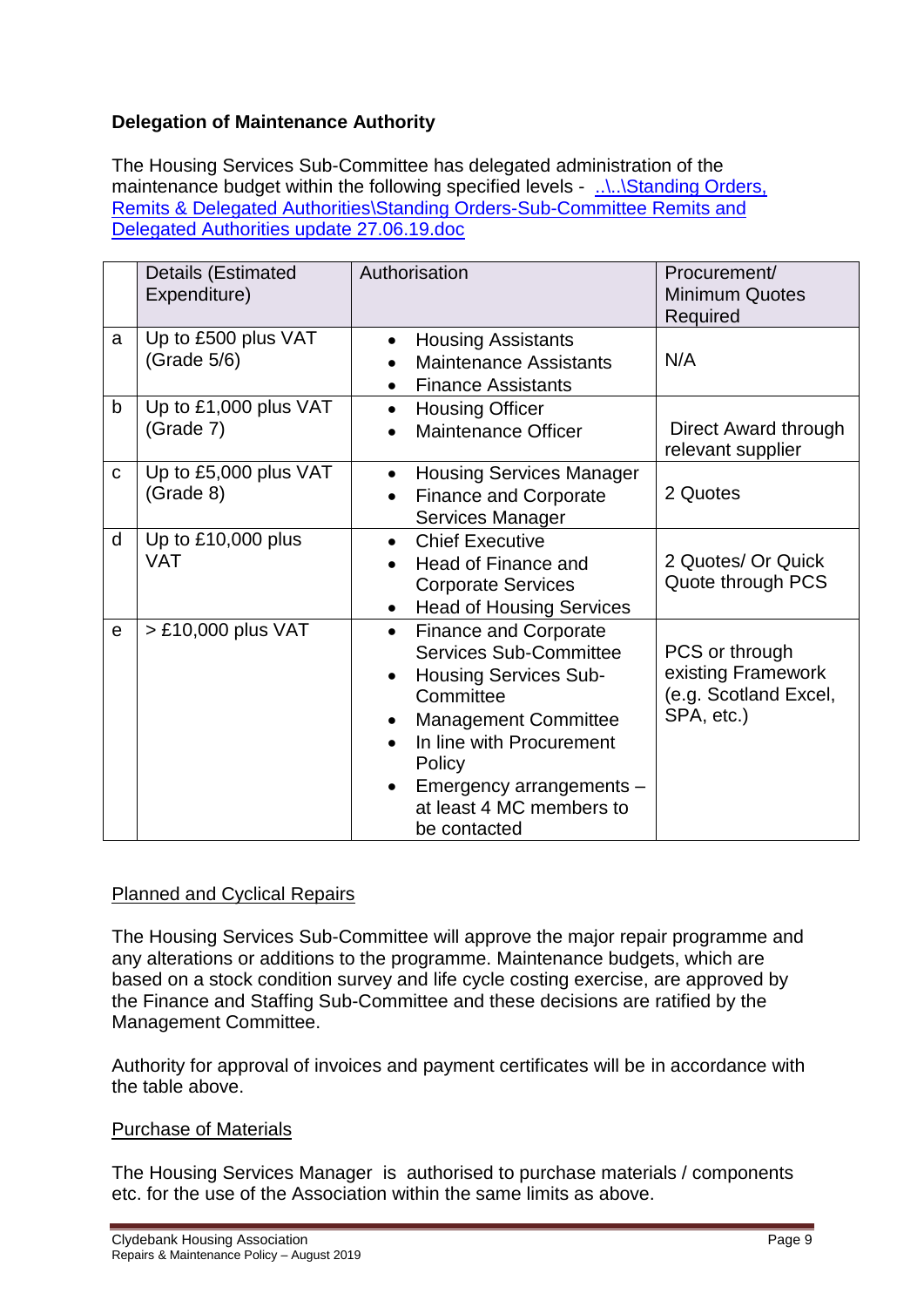## **Contractors**

The Association will provide its maintenance service through external works contractors who will be expected to deliver the service to the quality and standards required by the Association.

The Association will comply with the latest procurement legislation when appointing contractors. The Housing Services Sub-Committee will approve the relevant procurement routes following recommendations from the Housing Services Manager which will be dependent of the cost of the works.

The Association will advertise framework agreements through Public Contracts Scotland for the majority of contracts as follows:

| Lot            | <b>Description</b>                                                        |
|----------------|---------------------------------------------------------------------------|
|                | Void works (to include any combination of electrician, joiner, plumber,   |
|                | painter, plasterer, builder, roofer, EPC assessor/surveyor, cleaner etc)  |
| $\overline{2}$ | Multi-trade – general (to include any combination of electrician, joiner  |
|                | plumber, gas engineer, painter, plasterer, builder, roofer etc)           |
| 3              | Out of hours (to include any combination of electrician, joiner, plumber, |
|                | gas engineer, painter, plasterer, builder, roofer, cleaner etc) – single  |
|                | award                                                                     |
| 4              | Medical adaptations - single award                                        |
| 5              | Joinery / glazier / ironmongery                                           |
| 6              | Electrician / door entry                                                  |
| $\overline{7}$ | Plumber / gas engineer                                                    |
| 8              | Painter / tape & fill                                                     |
| 9              | Builder / plasterer                                                       |
| 10             | Roofer / slater                                                           |
| 11             | Close window cleaning / cleaning (general) / pest control / bulk uplifts  |
| 12             | <b>TV</b> aerial                                                          |
| 13             | <b>Blacksmith</b>                                                         |
| 14             | CHP engineer (district heating)                                           |
| 15             | Ventilation engineer                                                      |

Repairs & Maintenance Framework (for reactive works) divided into different "lots"

All contractors are required to agree to operate in accordance with the Association's Code of Conduct for Contractors and Customer Care standards.

Should an emergency repair require the services of a specialist contractor, who is not on our Framework, the work can be instructed by the Housing Services Manager and details reported at the next scheduled Housing Services Sub-Committee meeting.

## **Consultants**

The Association will appoint consultants, including those required to comply with the Construction Design & Management Regulations 2015, on larger maintenance contracts where appropriate and including major repairs and renewals approved in the long term maintenance programme.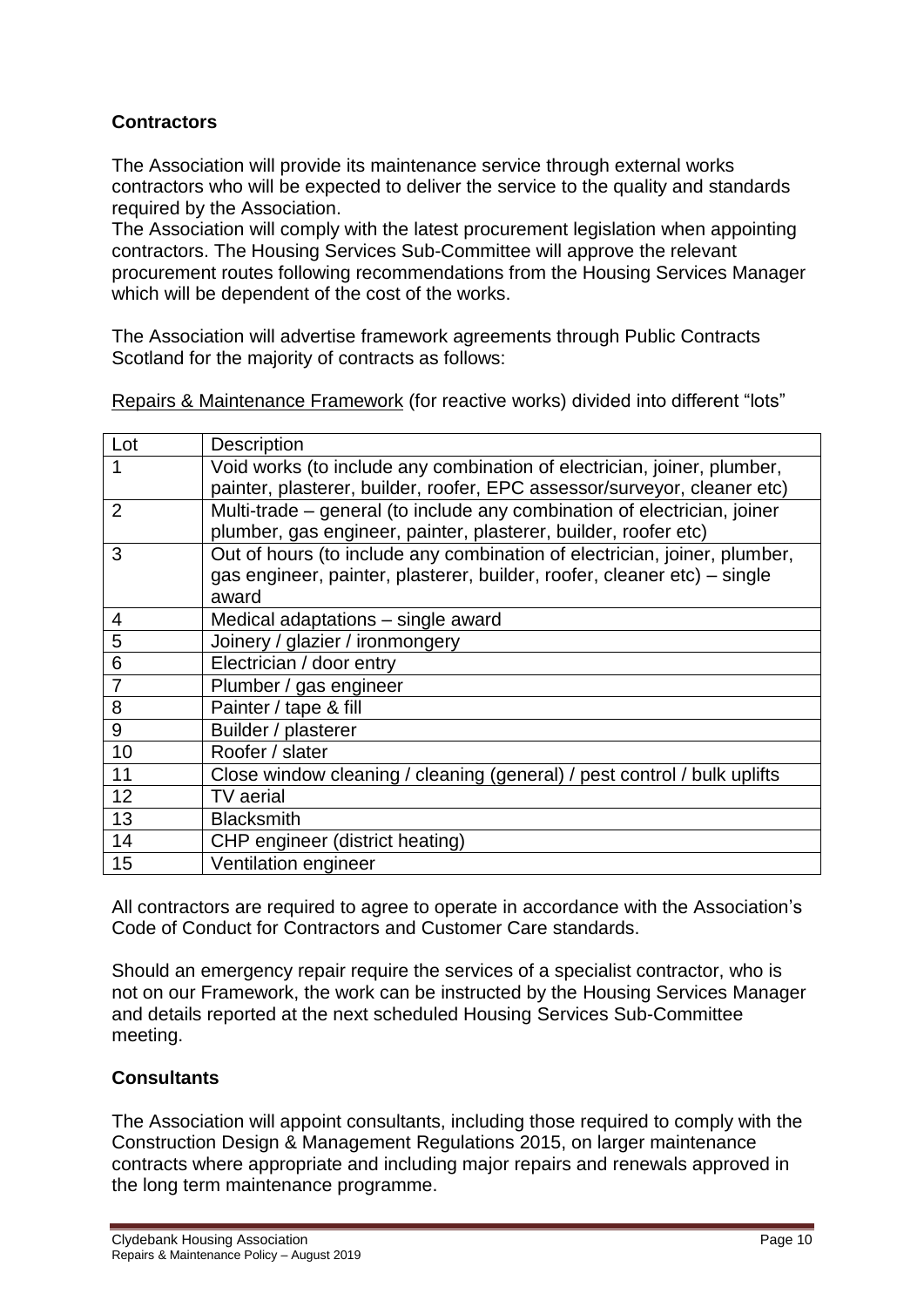The Association will comply with the latest procurement legislation when appointing consultants and will utilise existing or partnering Framework Agreements. The Housing Services Sub-Committee will approve the appointment of consultants following recommendations from the Housing Services Manager.

## **Health & Safety**

The Association has arrangements in place to address the requirements of health & safety legislation and these will include:-

All contractors and consultants are required to provide their health & safety policy statements.

All contractors and consultants are required to hold and provide to the Association a copy of their insurance policies e.g., employer, public and professional indemnity.

The Association has in place an asbestos management register for domestic properties and communal areas which will be regularly reviewed in order to protect tenants, staff and contractors from exposure to asbestos containing materials.

The Association has in place legionella risk assessments for properties, where applicable, to ensure effective control measures are in place to prevent the occurrence of legionella.

#### **Stock Condition Survey / Life Cycle Costing**

The Association operates a 30 year planned maintenance programme for all of its properties based on standard element life assumptions (life cycle costings). These component accounting lifespans are detailed in the following table:

| Component accounting lifespans |  |
|--------------------------------|--|
|--------------------------------|--|

| <b>Component</b>                | Lifespan |
|---------------------------------|----------|
| <b>Structure</b>                | 50       |
| Kitchen                         | 20       |
| <b>Bathroom</b>                 | 25       |
| Gas boiler                      | 15       |
| Radiators and pipework          | 30       |
| <b>Electric heating systems</b> | 25       |
| Re-wiring                       | 30       |
| <b>Ventilation units</b>        | 10       |
| Emergency lighting (internal)   | 15       |
| Emergency lighting (inverters)  | 10       |
| Close windows                   | 30       |
| External doors and unit windows | 30       |
| Communal entrance / pass doors  | 20       |
| Door entry systems              | 15       |
| Passenger lifts                 | 30       |
| <b>Bin chutes</b>               | 30       |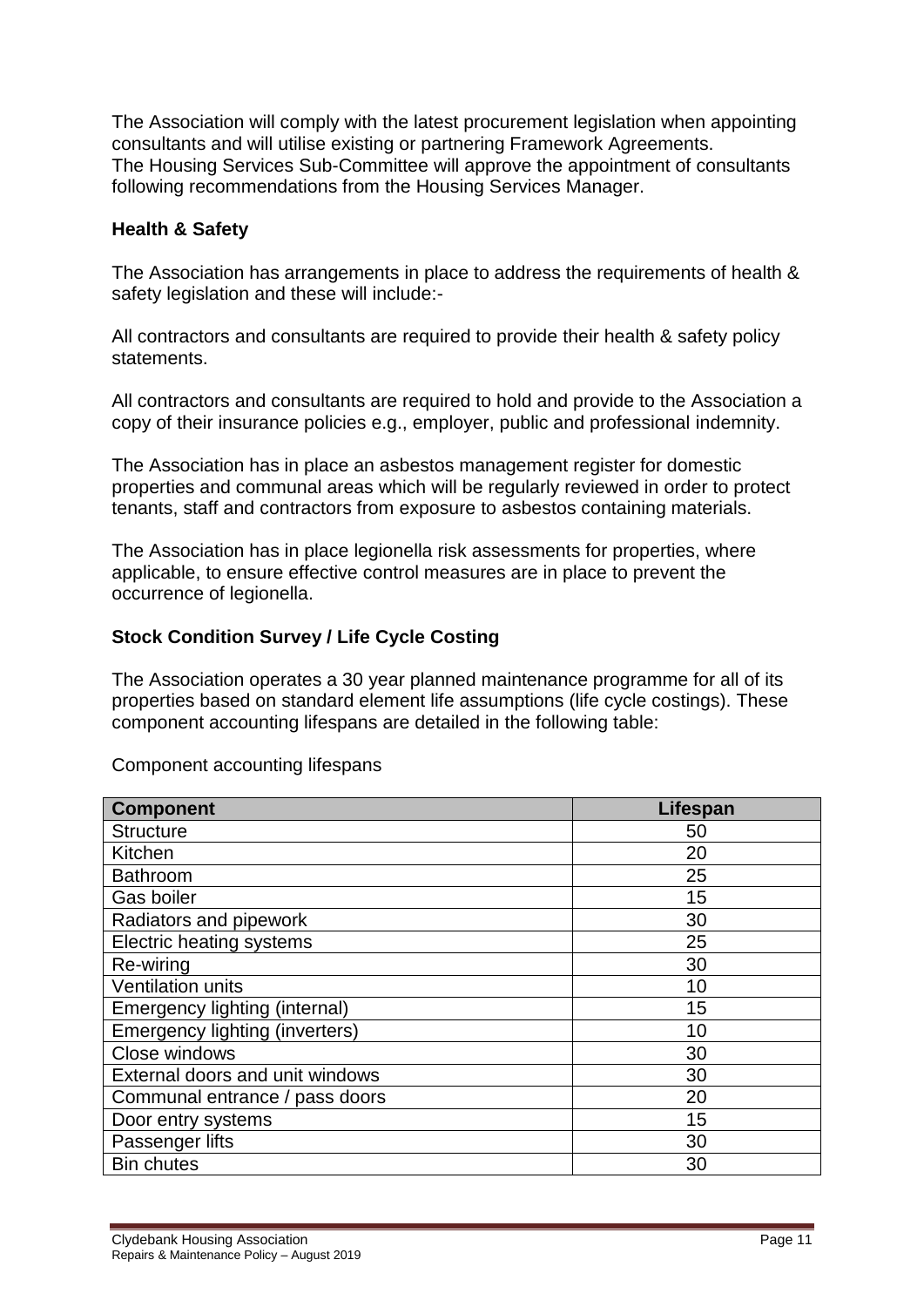The Association will carry out a stock condition survey at five yearly intervals to enable the life cycle costings to be updated. A minimum of 20% of each property type will be inspected.

Stock condition survey information will also be gathered on a reactive and cyclical basis by Association staff and contractors to enable an accurate and up to date database of all stock to be maintained.

All stock condition survey information which is gathered will include the elements required for compliance with the Scottish Housing Quality Standard and the Energy Efficiency Standard for Social Housing.

#### **The following policies and procedures detail maintenance responsibility in relation to delivery of service, customer satisfaction and achievement of our corporate objectives.**

- Right to Repair Policy
- Gas Servicing procedures
- Void Management Policy
- Social Work Adaptations Policy
- Asbestos Management Policy
- Rechargeable Repairs Policy
- Compensation for Improvements Policy
- Factoring Policy
- Procurement Policy
- Sustainability Policy
- Health & Safety policies
- Equal Opportunities & Diversity Policy
- Customer Care Policy
- Tenant Participation Strategy
- Asset Management Strategy
- Value for Money Strategy